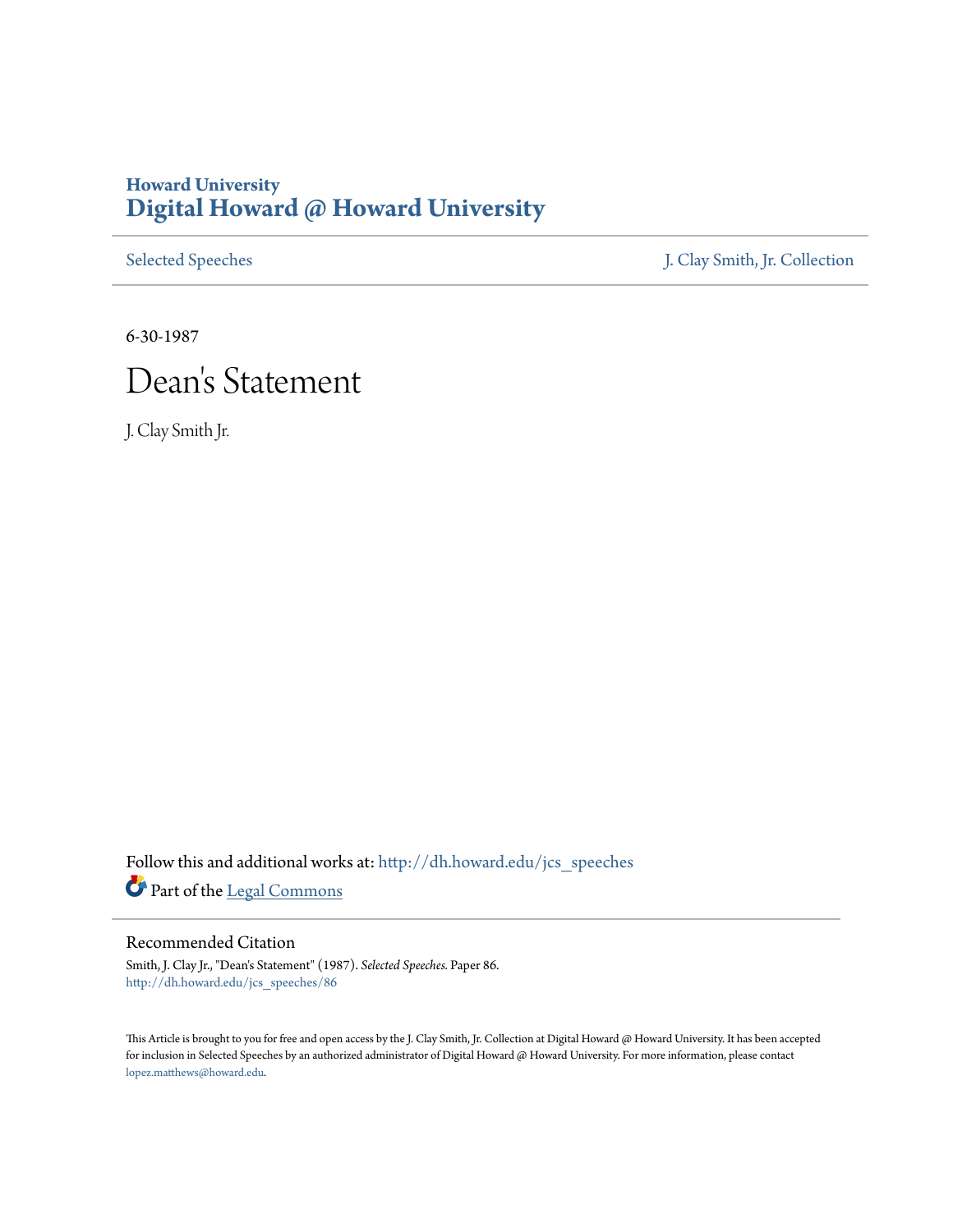On May 14, 1986, I succeeded John Thomas Baker as the dean<sup>®</sup> of the Howard University School of Law. The circumstances surrounding my assumption of leadership of the law school 10 months after Dean Baker's appointment as dean is covered in Appendix'  $\epsilon$  . The  $\omega$ 10 of this Annual Report. The class of 1986 was graduated under Dean Baker's leadership on May 10, 1986.

My assumption of leadership was not an easy one as there was no time to plan for the 1986-1987 academic school year. My first tasks were to restore collegial peace within the faculty, complete the enrollment process for the ensuing academic year, complete a recruitment bulletin, undertake the writing of a new student handbook, perfect the comprehensive examination, restore the confidence of the public and the law alumni *in* the law school, shore up several law school academic programs, raise additional scholarship money for students and increase the budget for new programs for the law school. All of these tasks required the cooperation and dedication of the faculty, students, alumni and central administration.

The last Annual Report filed on behalf of the law school was for the 1982-1983 academic year. There were no Annual Reports completed for the 1983-1984, 1984-1985, 1985-1986 academic school years. From 1983-1985 Oliver Morse was Acting Dean, from 1985-1986 John T. Baker was Dean. The content of this Annual Report covers the period from May 14, 1986 - June 30, 1987.

 $\ddot{\,}$ 

-i-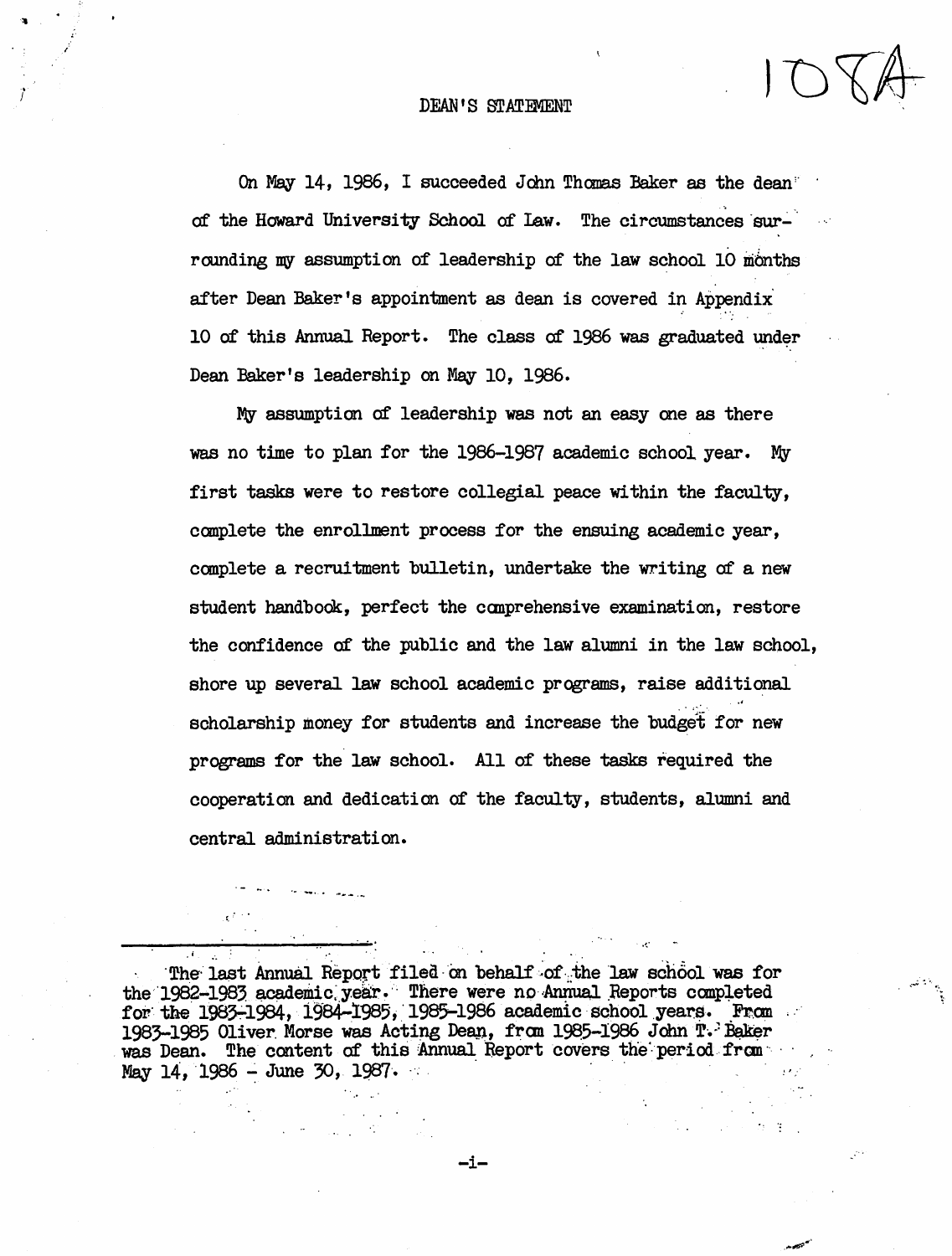Throughout the 1986-1987 academic school year, a majority of the faculty met their obligations in all respects, and they, the student body and the administrative staff must share in any successes achieved during the year, along with the central administration which provided additional financial support to the School of law.

Admissions. On May 14, 1986, there were fewer than 50 applicants admitted to the law school. We ultimately enrolled a class of 73 students in the first year class for a total of 344 in the entire law school.

Recruitment. The law school made vigorous efforts to recruit the best students for enrollment this year. The Recruitment Canmi ttee participated *in* four recrui tment forums organized by the Law School Admission Council (LSAC) in New York, Chicago, Boston, and Los Angeles. The Canmittee also held a forum at the law school drawing students from Howard, Hampton University, the University of the District of Columbia, and other area colleges and universities. Given the circumstances of the previous academic year, we were pleased to have an enrollment of 73 outstanding students.

Recruitment Eulletin. A recruitment bulletin had been started by Dean Baker, but it was far fran being canpleted. This required an exhaustive effort by the staff to canplete this task before the recruitment period which was to commence *in* October, 1986. This task was completed, making it the first comprehensive bulletin in recent memory.

oti,o: ster cs she i  $\sum_{i=1}^n$  it  $\min$ Anacts:  $: \mathsf{inv}_\mathbb{C}$ lve

nt

scathes

$$
-i\dot{1}-
$$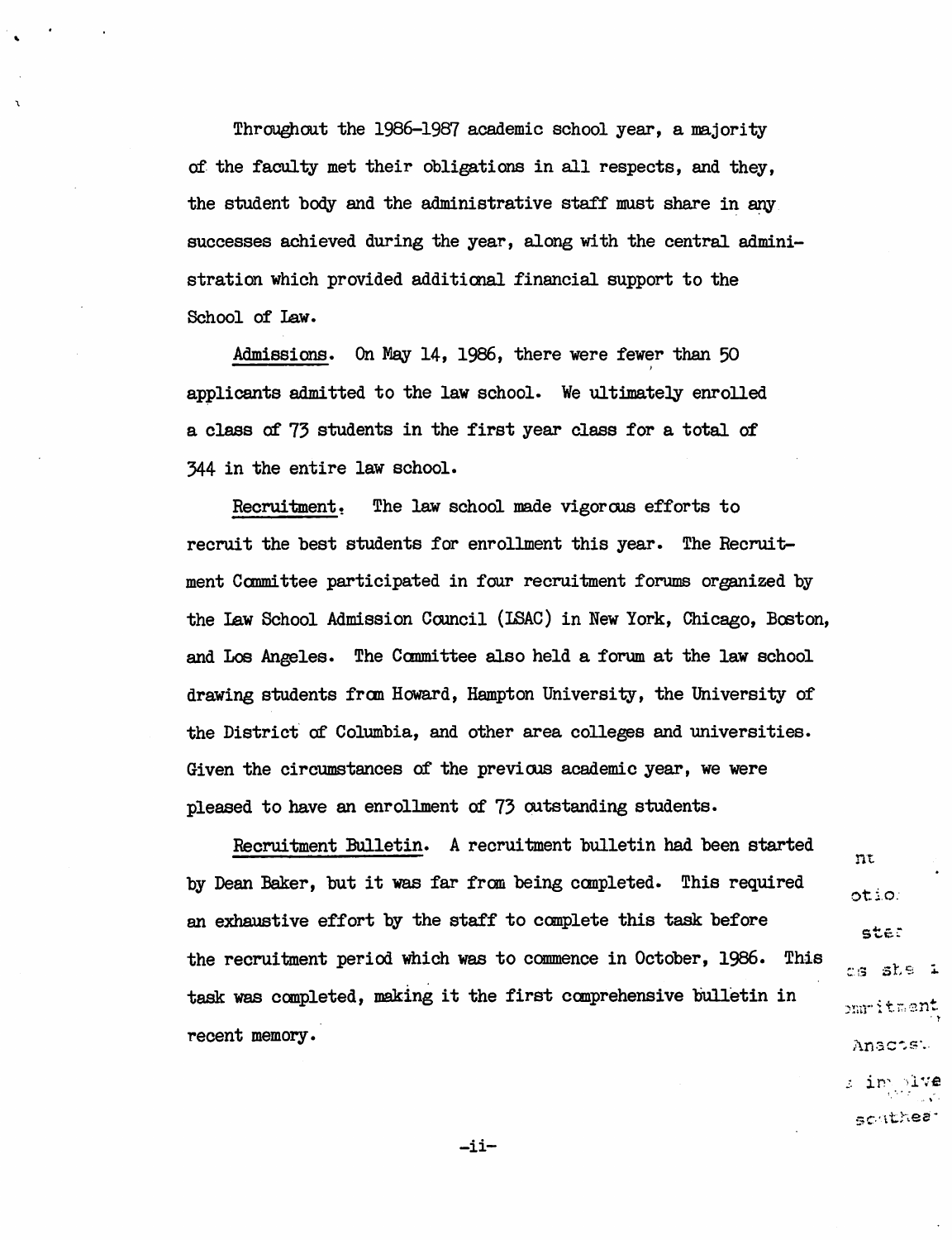Student Handbook. The 1984 law students' Handbook was defective, as critical portions of it relating to graduation and other requirements had never been approved by the Board of Trustees. This situation had caused much confusion during Dean Baker's tenure as dean. Several special faculty meetings were held throughout the summer months and the ensuing academic year to address the defects while working under the outmoded 1979 Law Students' Handbook.

Canprehensive Examination. Full implementation of the Comprehensive Examination had been delayed during the previous academic year due to administrative problems. During the summer months, the faculty labored to reach consensus on the particulars of the Canprehensive Examination. Ten outstanding alumni were appointed as adjunct professors to read the examination which was administered out of sequence for the seniors in October,  $1986$ , and in sequence in February, 1987. The Comprehensive Examination adopted as an instructional tool  $|10$  years ago by the Law Faculty and the Board of Trustees was fully implemented for the first time.

Faculty Retreat. A faculty retreat was organized by a faculty committee and held at the Armour  $J$ . Blackburn Center on main campus on June 12-13, 1986. The retreat, attended by a majority of the faculty, directed its attention to the need for more seriousness of purpose by students, the need for more financial support for the law school by central administration and the need for salary increases for the faculty.

-iii-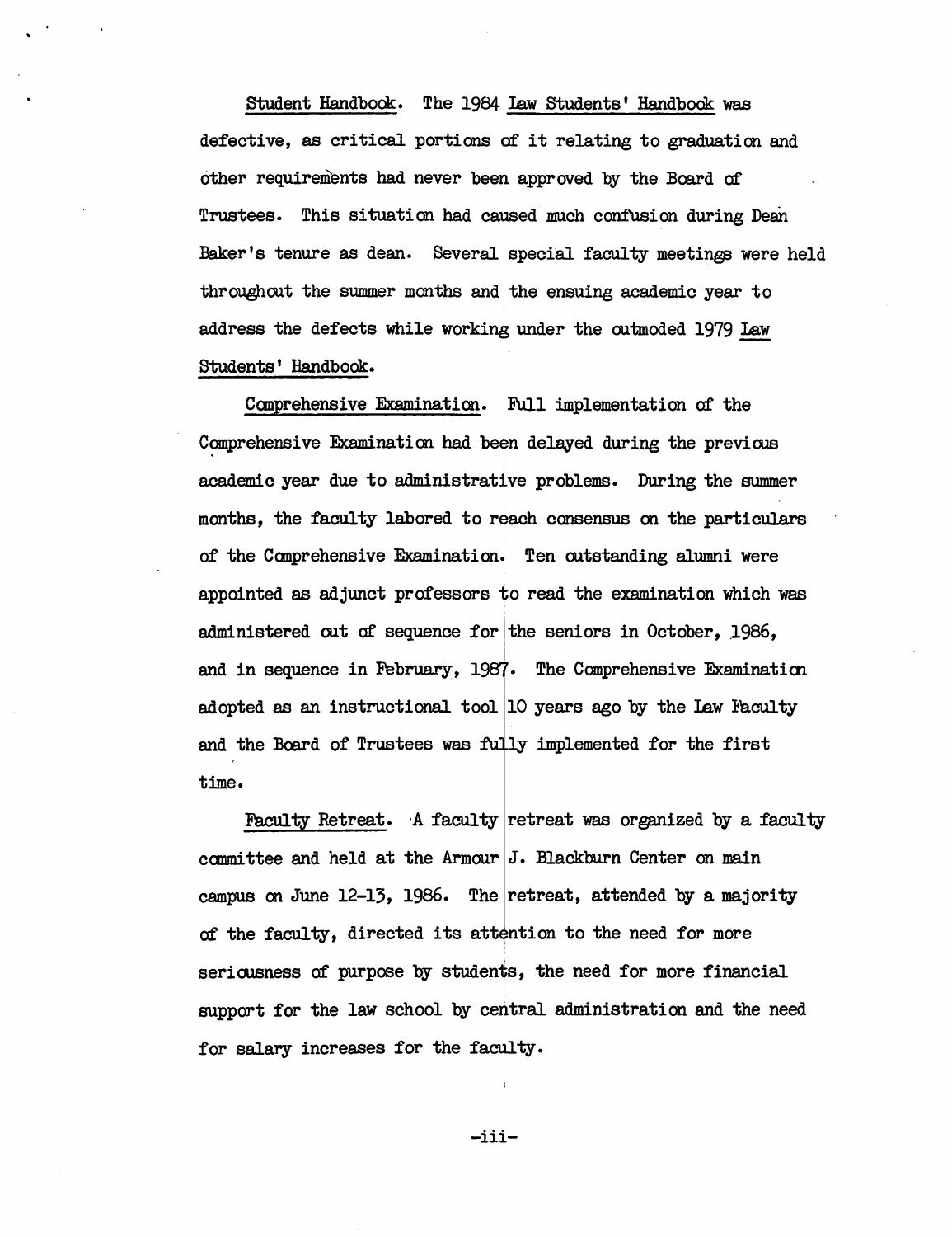Faculty Retirements. On June 30, 1986, the law school faced the retirements, resignation and leave of 4 senior members of the faculty with the corresponding demand to make appointments and to rearrange the curriculum by the Fall of 1986. Retiring faculty included: Dr. Oliver Morse, Newton Pacht, Irving Ferman and James Cobb. Professor Peter Weisman, who was due to return from a two-year leave of absence, resigned.

Appointments and Promotions. Three associate professors on the faculty were tenured, effective July 1, 1986, one other was appointed full professor, one visiting and two new professors were appointed to the faculty.

Appointment of Associate Dean. There was no Associate Dean in place on May 14, 1986. During the summer months, Jeanus B. Parks, Jr., a senior member of the faculty with 27 years of teaching experience agreed to assume this position. Dean Parks, highly regarded by the faculty, brought institutional knowledge and history to the academic program of the law school.

law School Budget. In February, 1987, a supplemental budget propooal by the Dean was approved for fiscal years 1987-1988 in the amount of \$350,000 by the President. This financial support was targeted to enhance several important areas in the law school:

1. Early Enrollment Program. This program is designed so that 10 students (at no coot) are able to spend 6 weeks in the study of law prior to the actual canmencement of classes in the Fall of 1987.

-iv-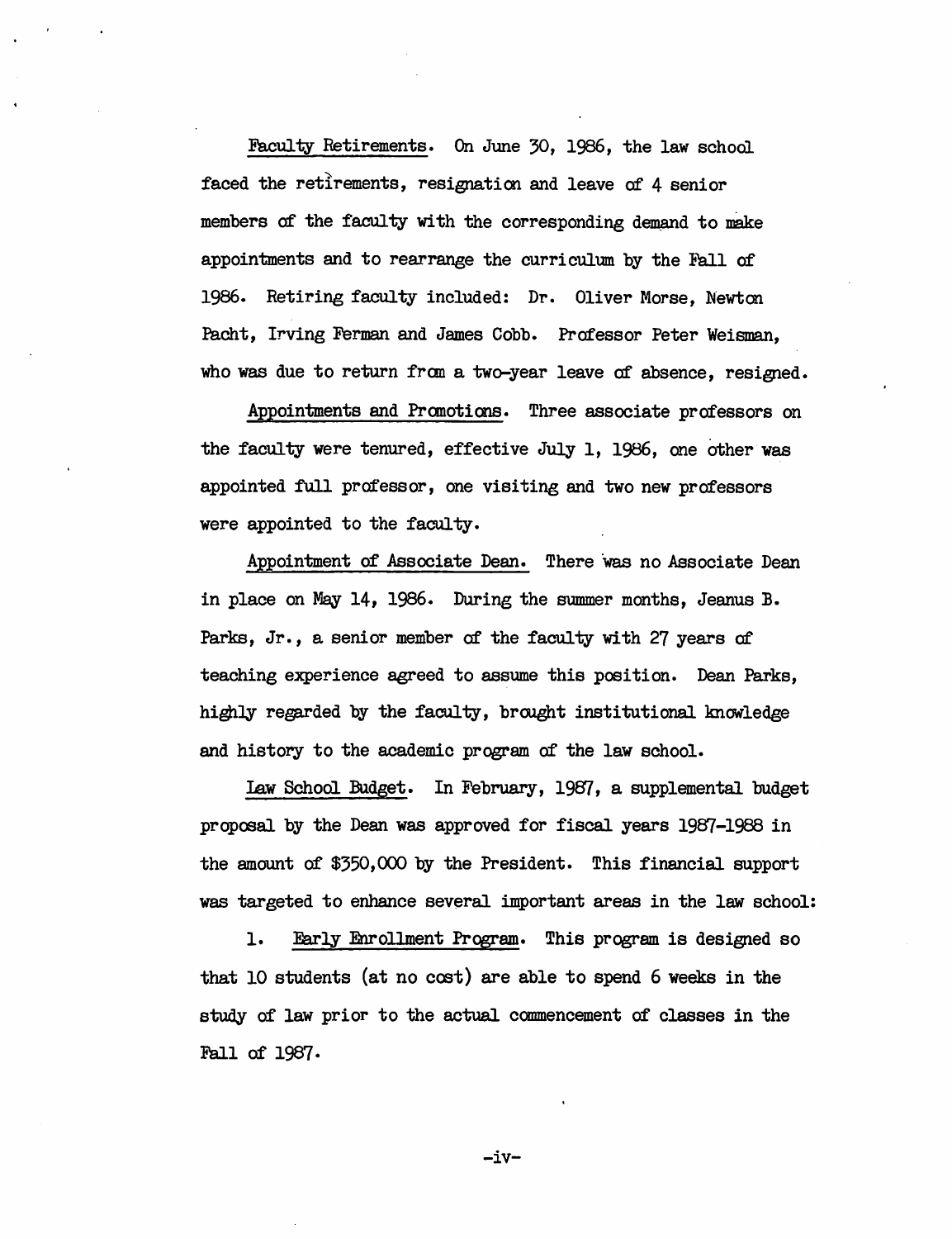2. Merit Scholarship Program. Under this program, 20 firstyear students will be awarded academic scholarships of \$5,000.

3. Faculty Enrichment. Under this program, supplemental funds for travel and registrations were approved to allow faculty to attend and to participate in academic programs and seminars.

4. Faculty Research and Publications. Under this program. several computers with word processing capability were ordered to provide a greater incentive for faculty research.

5. Moot Court Teams. Until now, the Moot Court Teams had no budget to participate in national competitions. Funds are now available for competitive activity.

6. The Howard Law Journal. Funds were approved for student scholarships during the summer months in order to make the law Journal a twelve-month operation.\_

7. Placement and Alumni Affairs. Until now, the Placement Office has had no budget of its own. Funds are available for travel, to purchase a computer with word processing capability and to publish an alumni newsletter, The Jurist, circulated to 2,500 living alumni.

8. Comprehensive Examination. Funds are now available to enhance the implementation of the canprehensive law examination.

9. Civil Litigation Clinic. One of the clinics allows students to work with a consortium program in the court system. The cost of participation in that program grew so that only 10-12 students could participate. With added funds, up to 20

 $-v$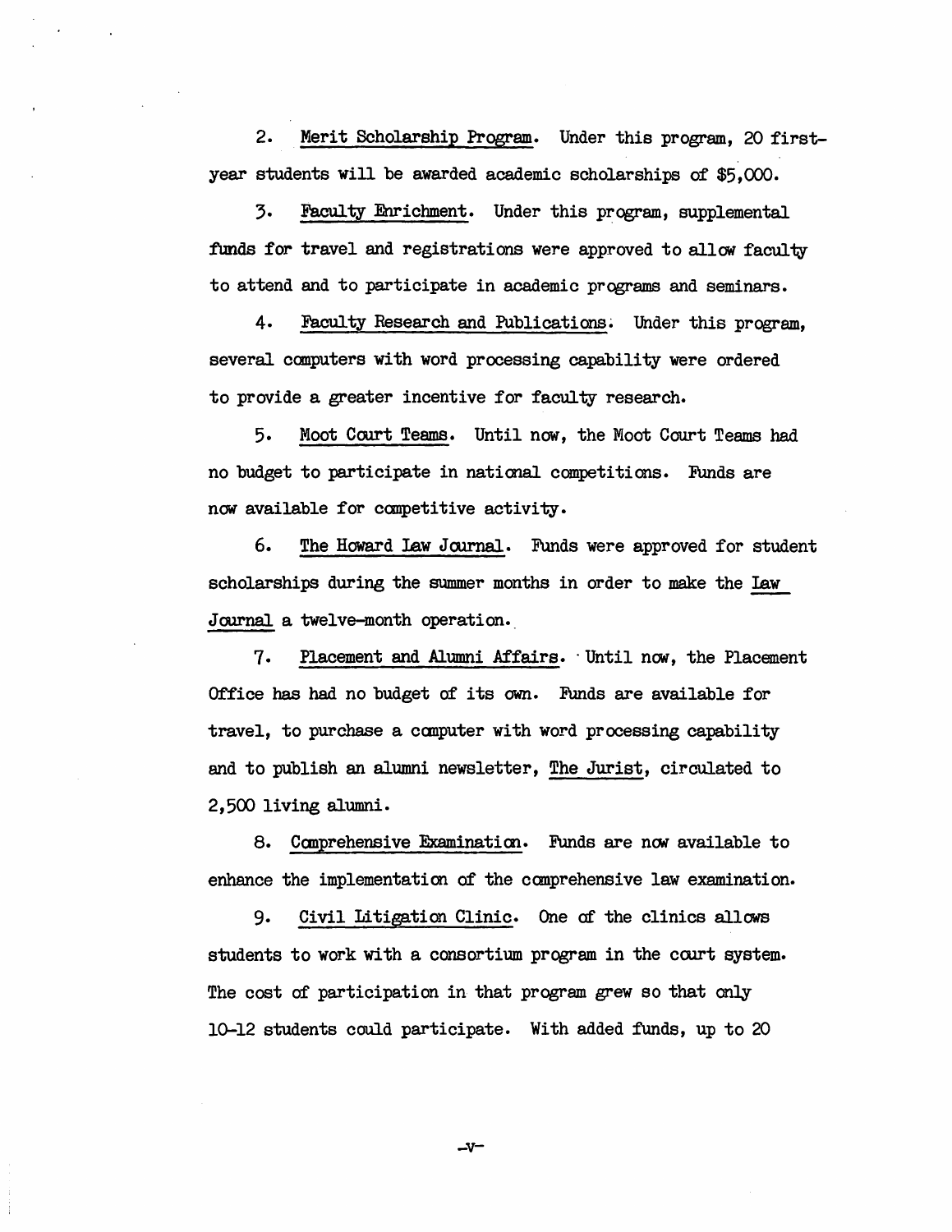students will be able to participate.

 $\ddot{\phantom{0}}$ 

10. labor law Clinic. The labor law Clinic has never had a permanent budget. Early in its history, it was partially funded by grants and subsidized from other programs in the law School. It now has a budget of its own.

11. The Office of the Dean. Additional funds have been allocated to the Office of the Dean for the purchase of a canputer to better track student records, and for preparation of reports, as well as funds for secretarial development. In addition, there is an urgent need for executive level and operational and administrative support, to buttress the Office of the Dean as relates to the Dean's ability to do long-range planning and forecasting. The longevity of the Howard Law School has much to do with elevating the law school fran a crisis management mode to predictable and measurable management systems. The Dean's Office must, with effective, productive, executive level management support, be able to engage in team-building in order to assure the necessary accountability centers in the law school.

12. Alumni Development Day. The alumni remain an important part of the development of the law school. Sane funds have been allocated for special fund raising events.

student Programs and Achievements. The student body settled down to its usual academic pursuits. Several academic programs during the academic year were recommended and implemented by students. These programs are set forth in the calendar of events

-vi-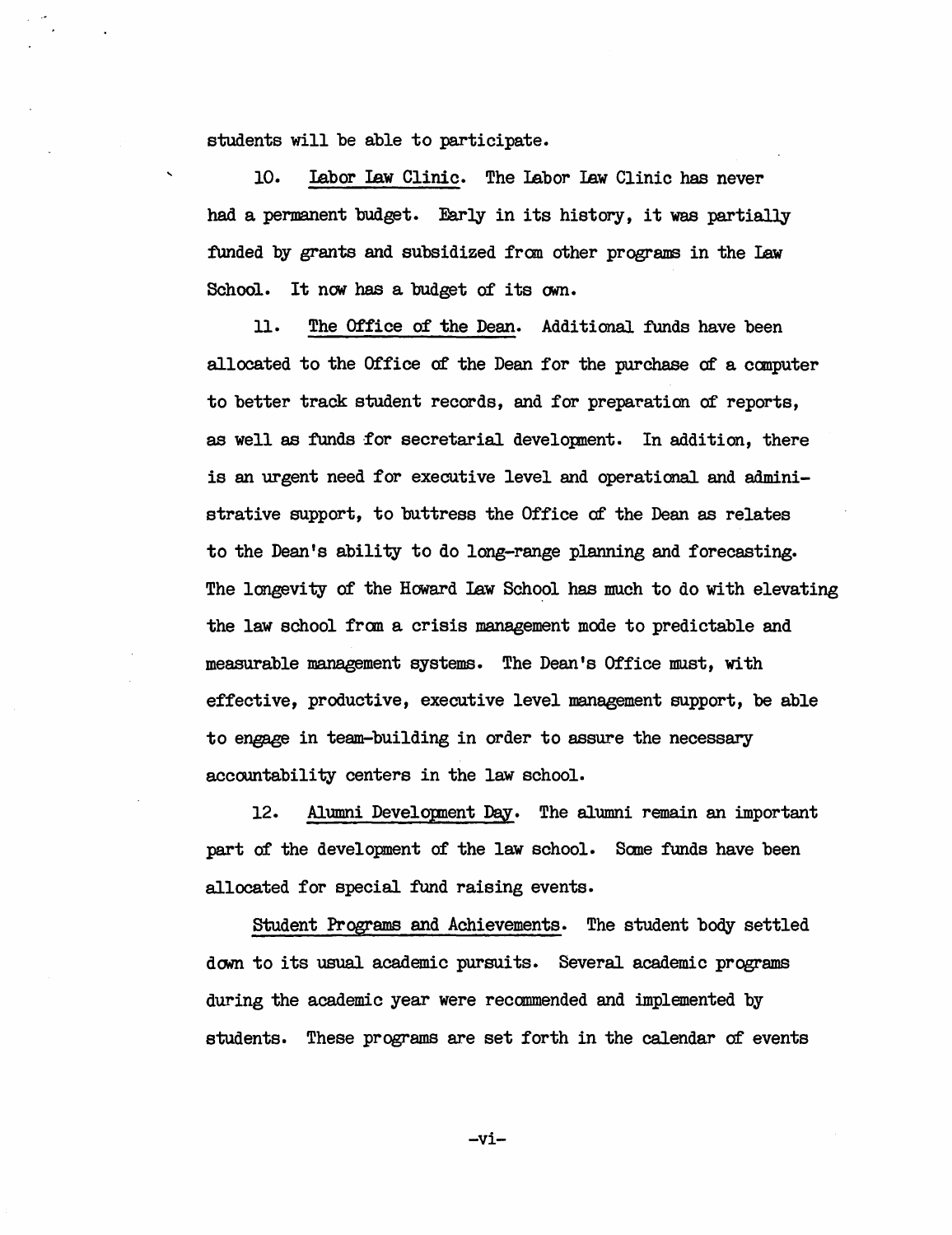in The Jurist, contained in this Annual Report. Several programs were jointly planned or implemented by both faculty and students. The editorial staff of the Howard law Journal worked diligently to publish several issues which were behind schedule. The Moot Court Teams canpeted admirably in several national and local competitions. One student on the International Moot Court Team received the highest score in oral advocacy in the Phillip Jessup International Moot Court Competition at Georgetown National law Center. Two students represented the law school in Kenya, East Africa, under a program sponsored by Operations Crossroads Africa, Inc., and a number of the students were placed in a variety of jobs coast-to-coast. In addition, The Barrister, the student newspaper, was reactivated, publishing two issues in the Spring Semester.

Faculty Salaries. The need for increases of faculty salaries remains crucial in order to recruit and retain highly skilled law faculty. In the past year, two faculty pay increases were granted to the entire faculty by central administration. A special faculty committee has been appointed by the Dean to study salary adjustments based on merit. The two faculty pay increases awarded this year were not merit pay increases. Faculty salary increases remain an issue in the law school.

Publication of Scholarly Articles. Several members of the Law Faculty published articles during the last two years on a variety of subjects. The publication of such articles continues to bring

-vi i-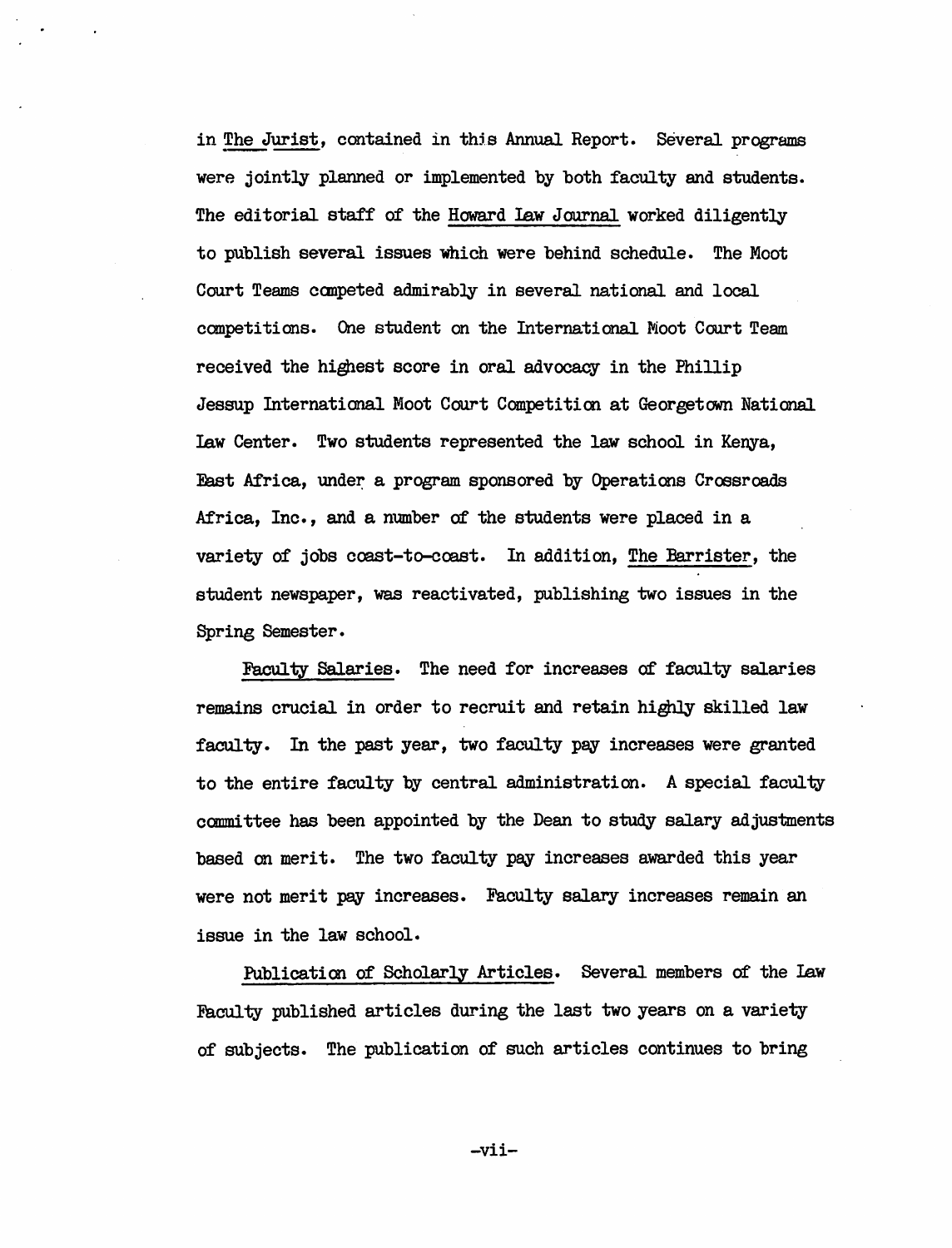credit to the faculty and respect for the law school in the legal profession. Based on the stated ongoing research set forth in Appendix 9, more articles should be canpleted by the end of the 1987-1988 academic year.

Alumni Contacts. The law alumni continues their enthusiastic support of the law school both in their personal support and participation with students and programs wi thin the school, financial support and assistance in the hiring and placement of the students in judicial, law office clerkships and other employment. In July, 1986, the Dean addressed the alumni during the Annual Meeting of the National Bar Association. In September, 1986, the Dean addressed the Howard University Law Alumni Association of the Greater Washington Area. In January, 1986, the Associate Dean visited the alumni in Southern Florida. In February, the Dean met with several alumni in New Orleans, Louisiana, and Tuskegee, Alabama. The faculty has been in touch with many of our graduates and continues to provide advice and other assistance to them. The publication of The Jurist has increased the number of inquiries to the law school on a variety of subjects and has made us more aware of the continued progress of our graduates throughout the world.

Bicentennial Celebration of the United states Constitution. The Law sChool has held several historical programs commemorating the 200th Anniversary of the United States Constitution. The dean participated on the initial planning committee of the

\_viii-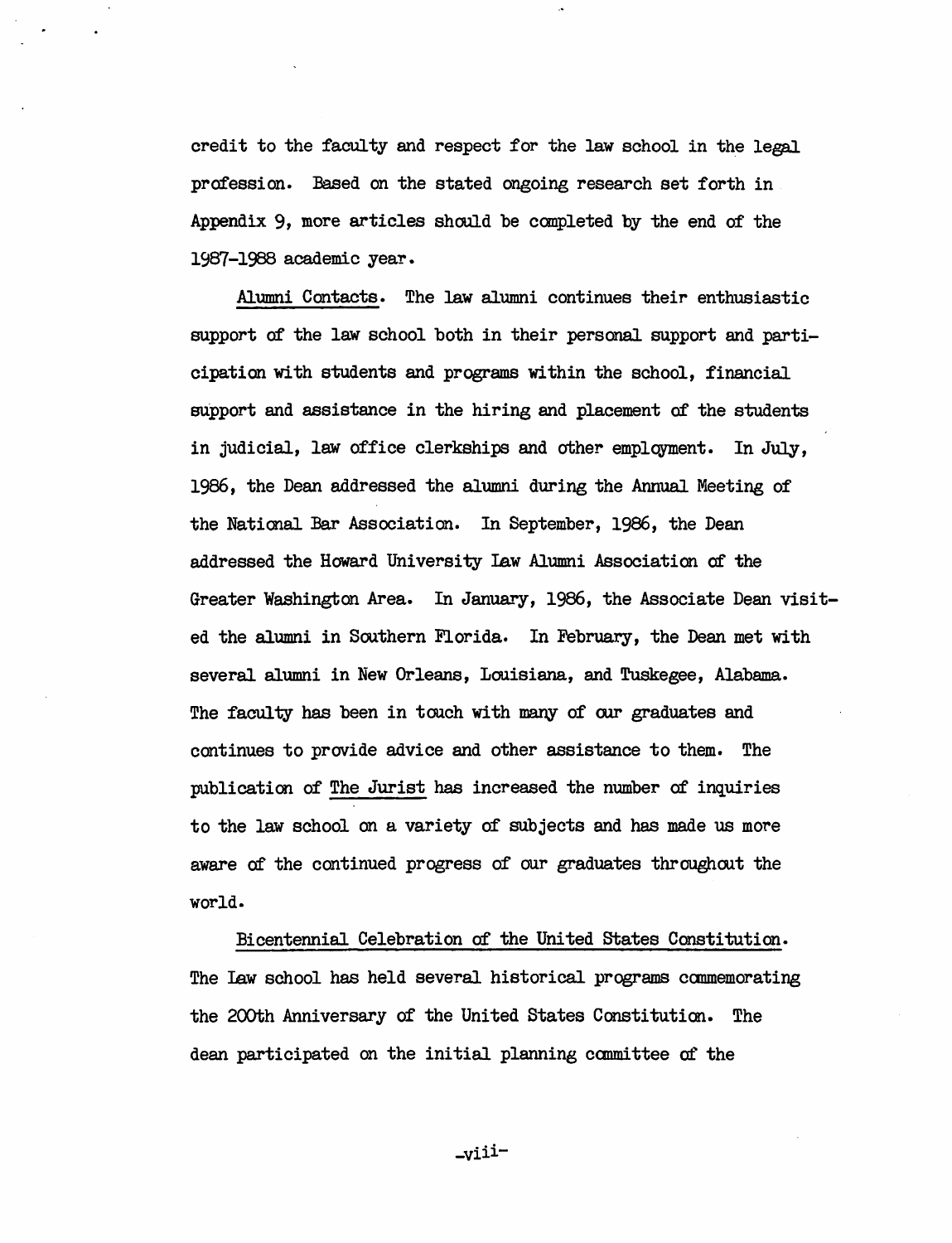and Associate Dean to hold a series of meetings with the Dean of the School of Business. This important program is being shored up.

Construction of New Classrooms. Three new modern classrooms have been under construction since July, 1986. The classrooms, amphitheater style, are scheduled for canpletion by the end of 199]. Canpletion of these air-conditioned classroans will greatly enhance the academic environment of the law school. The estimated cost of the three classrooms is \$500,000.

The American Bar Association and The Association of American Law Schools Accreditation Visit. On May 14, 1986, no preparation had commenced for the completion of the Self-Study to meet the annual seven year sabbatical of the ABA/AAIS, then scheduled for the Spring of 1987. The Self-Study was canpleted in October, two weeks before the accreditation team was scheduled to visit the law school, having advanced its scheduled visit for reasons set out in Appendix 10. However, on November 1, 1986, the visit was postponed until January by the ABA due to the illness of the wife of the Chairman of the visiting team. In January, 1987, the ABA/AALS conducted an exhaustive review of the law school. The team consisted of four representatives fram ABA and ane representative from the AALS. Professor Harry Groves (from North Carolina School of law) was the Chairman of the team. As the 1986-1987 academic year closes, the findings of the ABA/ AAIS has not been received. The final report is expected soon.

-x-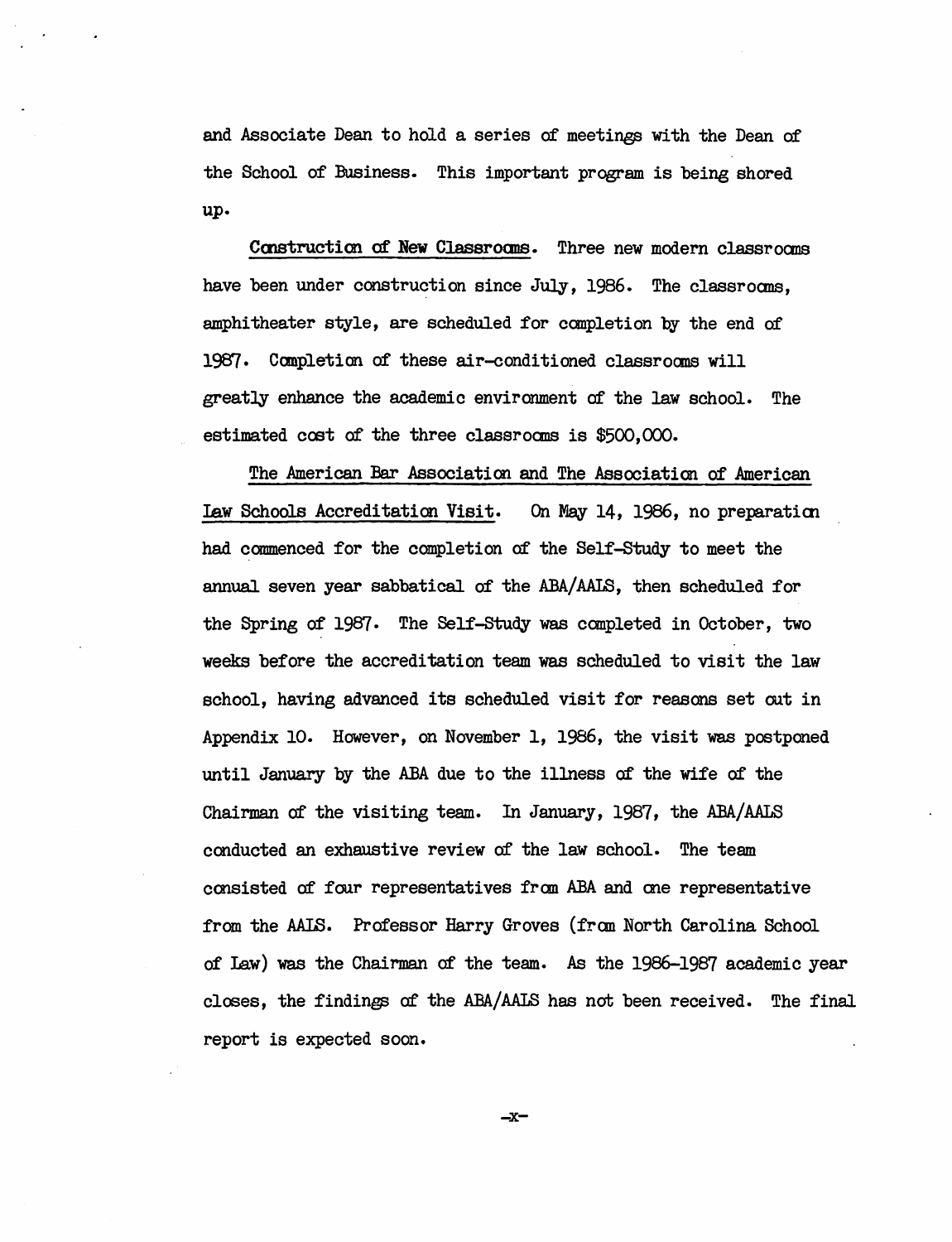The Future. The law school faces a bright future. However, the faculty, students and central administration must pull together towards one aim as to where the law school will be in the year 2,000. The day-to-day administration of the law school is demanding, often too demanding to do long-range planning. However, at some point we must stop and systematically assess what role this law school will and must play in the new century. The nation is at a crossroads on Blacks in higher education with a fall off in the number of Blacks pursuing graduate and professional schools. Hopefully, this trend will reverse itself. However, if it does not, the law school must plan ahead in identifying all issues impacting a low enrollment, law school curriculum and programs.

Since 1869, this nation has needed the quality of instruction offered at Howard law School. The new century will need this law school even more. The weighty issues of technology and related eccnanic areas of the law will have as much impact on minorities in America as did issues relating to segregation and intentional race discrimination of yesteryear.

It is not my intent nor do I want to paint a dark picture for the future. However, much more thought, energy, discussion and action must ensue if Black: Americans are to remain competitive, active participants, in lifting the plight of the slave progeny. This will happen because we have no other choice but to make it happen.

...;x:i-